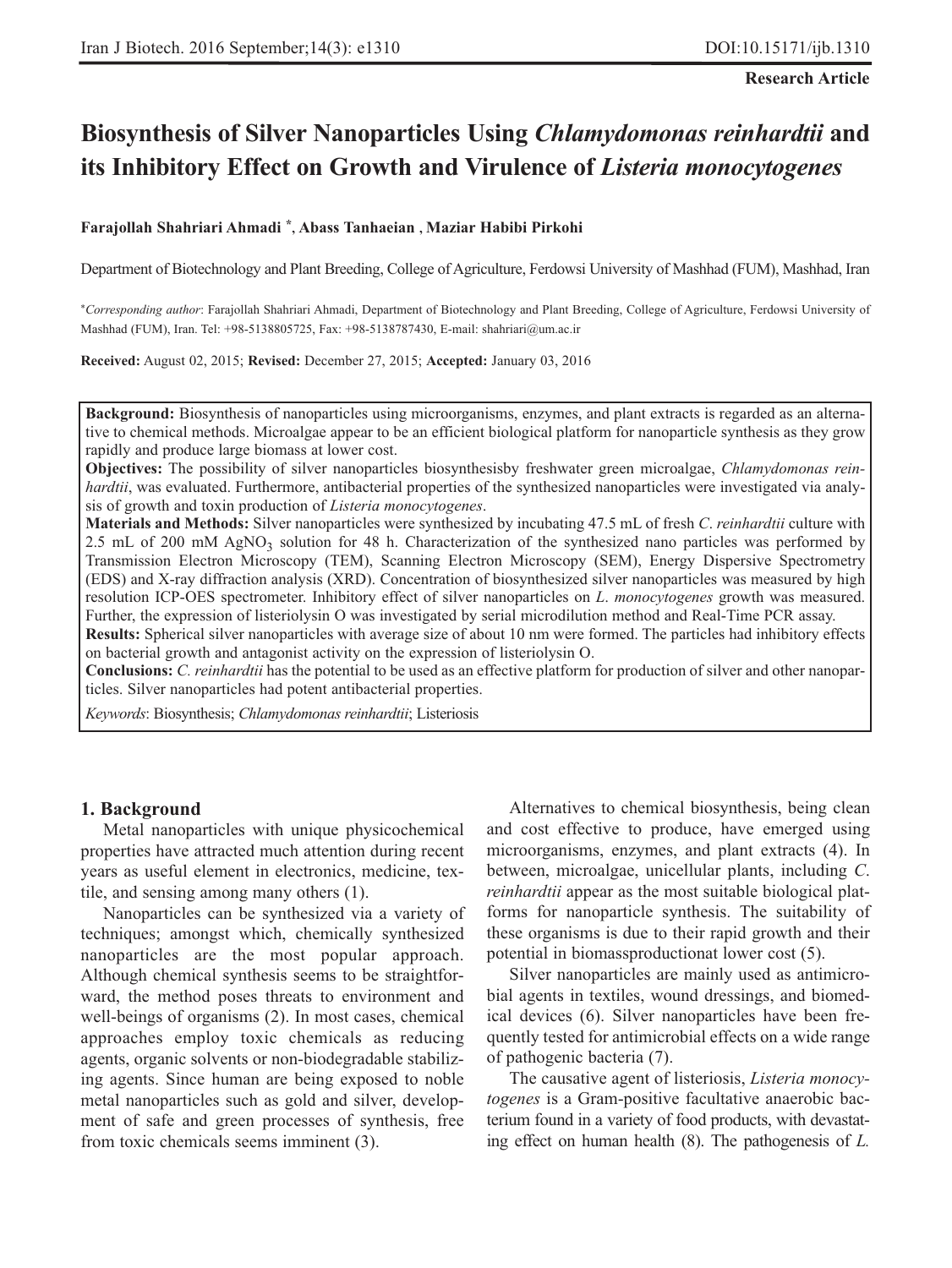*monocytogenes* is mediated by so called virulence factors such as autolysin, positive regulatory factor *prfA*, and the well-known toxin Listeriolysin O. Listeriolysin O is a pore-forming thiol-activated cholesterol-binding cytolysi n, which is encoded by *hly* gene (8).

The present study was conducted to evaluate the biosynthesis of silver nanoparticles by the *C*. *reinhardtii* and to evaluate the inhibitory effects of the particles on the growth and the expression of Listeriolysin O as the major virulence factor of *L*. *monocytogenes*.

# **2. Objectives**

The main goal of the present study was to evaluate biosynthesis of silver nanoparticles using green microalgae *C*. *reinhardtii*. Proposing a green costeffective platform for production of nanoparticles is the main philosophy behind the present experiment. Moreover, since silver nanoparticles are believed to be of antimicrobial potential, the effect of the resulting nanoparticles was investigated on a harmful bacterial pathogen that is *L*. *monocytogenes*.

# **3. Materials and Methods**

### *3.1. Biosynthesis of Nanoparticles*

Healthy culture of *C*. *reinhardtii* was harvested in logarithmic phase and centrifuged at  $2990 \times g$  for 15 min at 4ºC. After discarding the supernatant, the biomass was washed with sterile water 3×. The biomass was re-suspended in 47.5 mL of distilled water.  $AgNO<sub>3</sub>$  (2.5 mL of the 200 mM) was added to microalgal biomass. Suspension of *C*. *reinhardtii* free of  $AgNO<sub>3</sub>$  (50 mL) was used as control. In all the experiments, pH was set at 8. The experiment was carried out in triplicate and the cultures were incubated at 25ºC for 48 h.

# *3.2. Characterization*

Color change in the culture was observed visually. The reduction of silver ions was monitored by measuring the absorbance of the reaction mixture in a range of wavelength from 300 to 500 nm using UV-Vis spectrophotometer. Morphology of the silver nanoparticles was studied using Transmission Electron Microscopy (TEM). TEM images were taken using Leo 912 AB high resolution transmission electron microscope operating at an accelerating voltage of 120 kV. A sample of the silver nanoparticles solution was placed on the carbon-coated copper grid and dried prior to microscopy. The biosynthesized silver nanoparticles [SNPs] were further studied by Scanning Electron Microscopy (SEM) using LEO 1450VT microscope. For XRD measurement, a sample of silver nanoparticles solutionwas spread in a petri dish and oven dried. The dried sample was taken for XRD analysis using PHILIPS PW1480 X-ray diffractometer. Concentration of 0.2% (w/v) biosynthesized SNPs was measured by high resolution ICP-OES spectrometer (SPECTRO ARCOS, Germany).

# *3.3. Antibacterial Assay*

*L*. *monocytogenes* (RITCC 1624) was purchased from National Centre of Fungi and Bacteria, Iran. Minimum inhibitory concentration (MIC) of the biologically synthesized SNPs was determined using broth microdilution method in a 96-well standard ELISA plate. Luria Bertani (LB) broth containing 105 CFU.mL-1 of *L*. *monocytogenes* cells was used as a culture medium. The final concentrations of SNPs were 0, 12.5, 25, 50, 100, 200 and 400 μg.mL-1. No organic solvent was used for dissolving SNPs, because such solvents possess their own inhibitory effect on bacteria. The medium was incubated in a shaking incubator at 37ºC for 24 h. The lowest concentration of SNPs inhibiting bacterial growth was assigned as MIC. To monitor growth dynamics of bacterial cells during exposure to SNPs, growth curve at 0, 50 and 400 μg.mL-1 of silver nanoparticle was plotted via measuring optical density (600 nm) at different time intervals.

Real-Time PCR assay was conducted to assess expression of Listeriolysin O (*hly*) under SNPs treatment. RNA isolation and cDNA synthesis was conducted following general procedure (9). Primers were 5´-TTTCATCCATGGCACCACC-3´ and 5´-ATCCGCGT GTTTCTTTTCGA-3´. Expression of the virulence gene (*hly*) was quantitatively analyzed using a Real-Time PCR system (Bio Rad). 16S rRNA gene was used as the calibration standard (9). Real-Time PCR was carried out in a 20 μL reaction volume containing 0.5 μM of each primer and 10 μL of SYBR Green Real-time PCR master mix (Genet Bio, South Korea). Quantitative Real-Time PCR experiments were performed in duplicate for each sample.

# **4. Results**

Color change was immediately observed after adding silver nitrate to *C*.*reinhardtii* suspension. The dark green color of *C*. *reinhardtii* was changed in to ivory at first and then to brown, indicating biosynthesis of silver nanoparticles. UV-Vis Spectroscopy, a surface plasmon resonance peak was observed at about 450 nm, which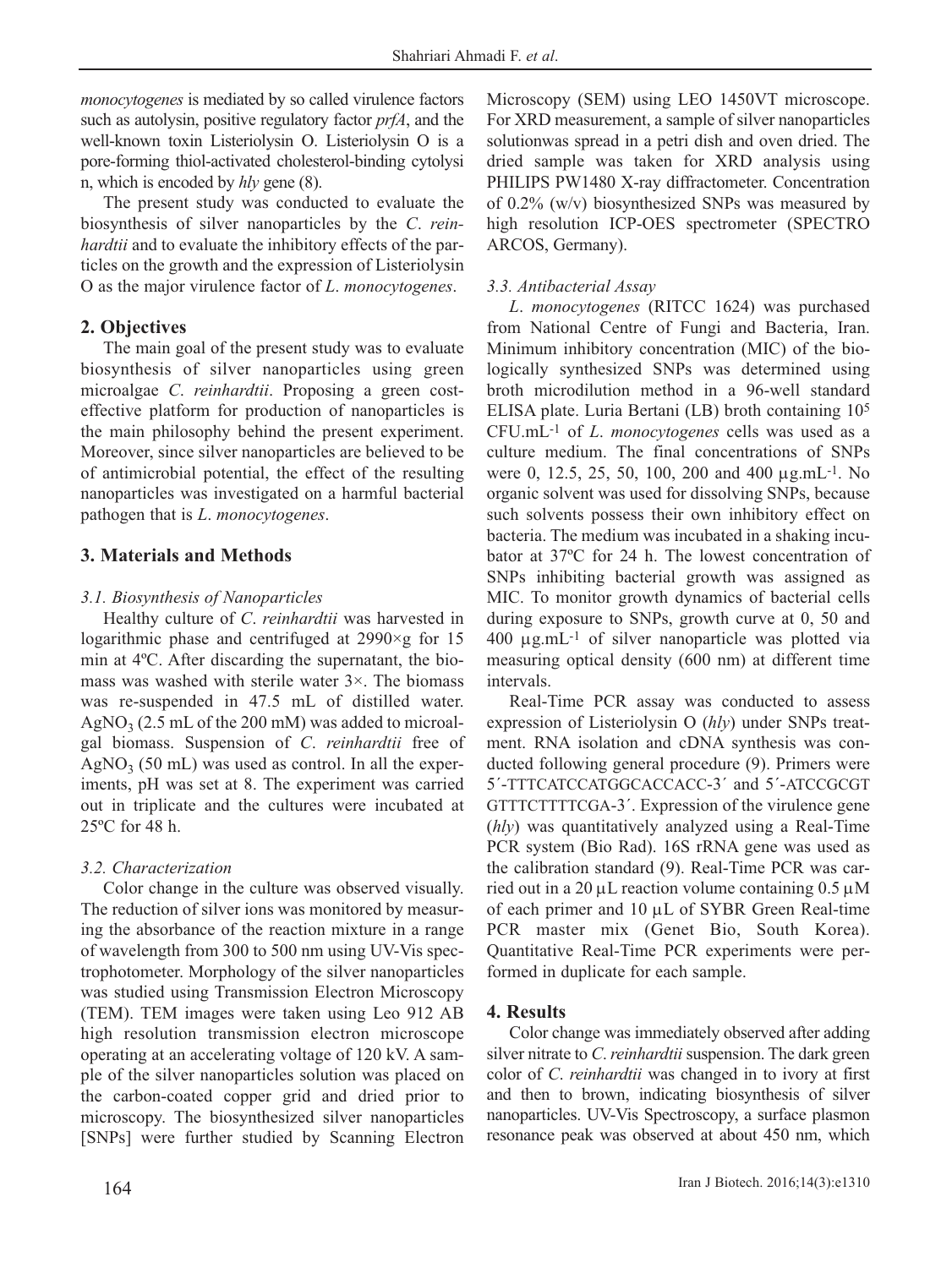

**Figure 1.** UV-absorption spectrum of *Chlamydomonas reinhardtii* suspension incubated with  $AgNO<sub>3</sub>$ . Intersect: color change in *Chlamydomonas reinhardtii* suspension indicating Bioreduction of silver ions into nanoparticles. (a: before addition of silver nitrate, b: immediately after addition of silver nitrate, c: after incubation period)

confirmed formation of SNPs (Figure 1).

Morphology of the biosynthesized SNPs was revealed by TEM microscopy (Figure 2). TEM image was analyzed using X software (4) (Table 1). The silver nanoparticles were about 10 nm spherical with circularity value  $= 1$ .

Formation of silver nanoparticle was further confirmed by SEM imaging. Energy dispersive spectrometry (EDS) study indicated a sharp signal for Ag, confirming biosynthesis of silver nanoparticles. An absorption peak at 3 keV confirmed presence of silver nanoparticles (Figure 3). The negligible peaks of Au and C in EDS graph weredue to impurities of the solution.

Diffraction properties and crystalline structure of the biosynthesized silver nanoparticles was characterized by X-ray powder diffraction. XRD results showed



**Figure 2.** TEM micrograph of biologically synthesized silver nanoparticle (left). Monodispersed particles are highlighted by blue slots (right)

peaks corresponding to (111), (200), (220) and (322) Bragg reflections (Figure 4). This pattern clearly showed presence of SNPs in the sample. Based on XRD results, particle size can be calculated using Debye-Scherrer formula (2): d=kλ/βcosθ.

Where *d* is the size of nanoparticle, *k* stands for Scherrer constant (0.9),  $\lambda$  represents the X-ray wavelength (0.1541 nm), β is the full width at half maximum (FWHM), and  $\theta$  is diffraction angle.

Using the Scherrer equation the average crystallite sizes of the SNPs was found to be in the range of 9-11 nm; confirming particle size estimated by TEM images.

Concentration of the biosynthesized SNPs was determined using ICP method. Results showed that the concentration of SNPs in a 25 mL sample containing both SNPs and *C*. *reinhardtii* biomass was 2.934 mg.L-1 in average.

Serial microdilution was used to evaluate the inhibitory effect of SNPs on growth of *L*. *monocyto-*



**Figure 3.** SEM micrograph of silver nanoparticles (left), EDS results indicating sharp peak for silver (Ag<sup>0</sup>, right) (X= energy level, Y= Absorption)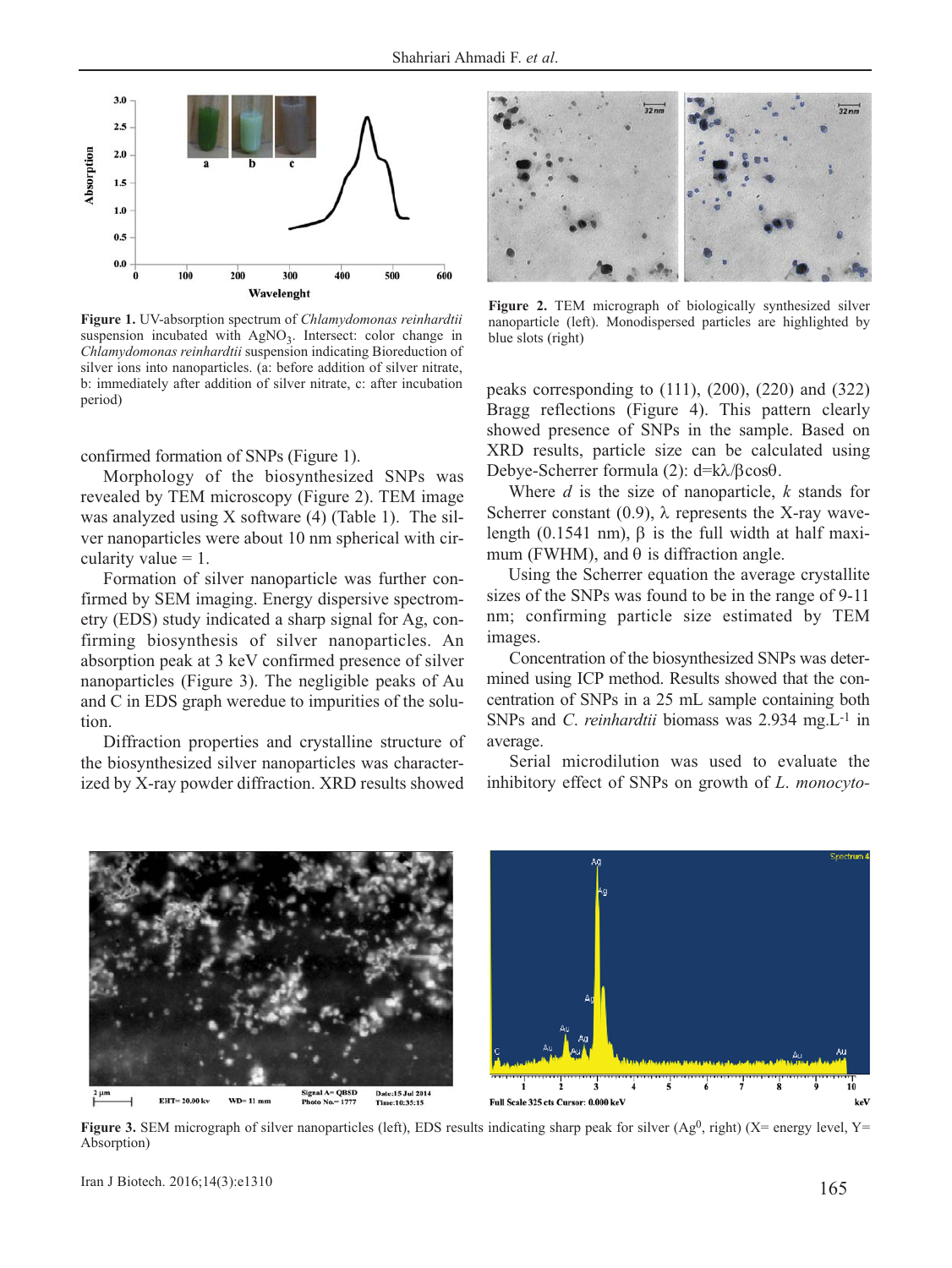**Table 1.** General properties of the SNPs biosynthesized using *Chlamydomonas reinhardtii*

| <b>Parameter</b>        | Average value |
|-------------------------|---------------|
| Spherical diameter (nm) | 10.95         |
| Width (nm)              | 6.05          |
| Length (nm)             | 7.38          |
| Roundness               | 1.18          |
| Circularity             |               |

*genes*. Results of this test showed that SNPs at the concentration of 50  $\mu$ g.mL<sup>-1</sup> can inhibit growth of the pathogen; the minimum inhibitory concentration (MIC) of the SNPs was therefore determined as 50 μg.mL-1. bacterial suspension showed normal growth below MIC value.

To further study the influence of SNPs on *L*. *monocytogenes*, growth kinetics of *L*. *monocytogenes* in a 12 h period was monitored under three concentrations of silver nanoparticles as 0 (control, non-treated), 50  $\mu$ g.mL<sup>-1</sup> (MIC) and 400  $\mu$ g.mL<sup>-1</sup> (the highest concentration in this study). Growth kinetics graph of the bacterium under these SNPs treatments is presented (Figure 5). Control group showed a rapid growth pattern, which reached its maximum level about 12 h after culture. The treated bacterial sample with  $50 \mu g.mL^{-1}$ of SNPs manifested a decreasing growth pattern, so that after 10 h the growth level was nearly zero. Growth decreasing was more severe in the sample treated with 400 μg.mL-1 of SNPs, so that a drop of growth was observed only after 4 h, and the bacterial growth was completely inhibited 6 h post treatment.

Influence of SNPs on listeriolysin O -as a virulence factor of *L*. *monocytogenes* was studied via Real-Time PCR (Figure 6). A dose-dependent decrease in expression of listeriolysin O under treatment with various concentrations of silver nanoparticles was recorded. In the range of 0 to 200  $\mu$ g.mL<sup>-1</sup> of SNPs, a nearly linear relation was observed between SNPs concentration and reduction of listeriolysin O expression.



**Figure 4.** XRD pattern of silver nanoparticles biosynthesized by *Chlamydomonas reinhardtii* biomass



**Figure 5.** Growth kinetics of *L. monocytogenes* under treatment with different concentrations of biologically synthesized silver nanoparticles



**Figure 6.** Quantification of listeriolysin O gene (*hly*) expression in various concentrations of SNPs

#### **5. Discussion**

Biosynthesis of metal nanoparticle using a wide range of biological agents offers many advantages over conventional chemical and mechanical synthesis procedures. In the present study, biosynthesis of silver nanoparticles using suspension of *C*. *reinhardtii* was investigated. Microalgae are natural bio-remediators that due to their surface characteristics accumulate large amount of metal pollutants. During this bioaccumulation procedure, non-toxic metal containing compounds together with nanoparticles are generated from the trapped metal ions (10). *C*. *reinhardtii* is a green microalga, which naturally occurs in lakes and other fresh water sources (11).

The first indicator of bioreduction of Ag ions to silver nanoparticle is the characteristic change in color of the *C*. *reinhardtii* suspension. Some theoretical mech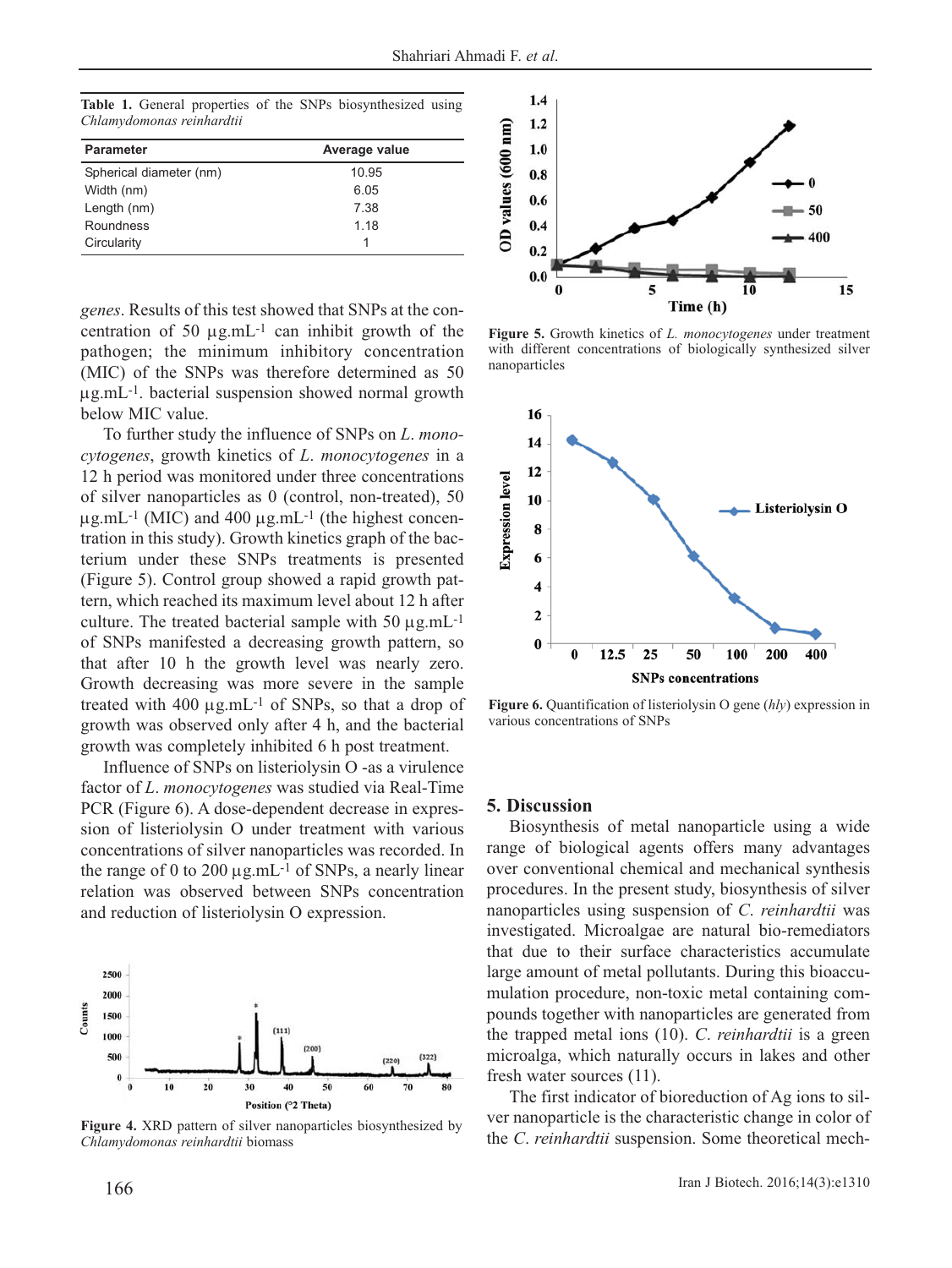anisms have been proposed to explain biosynthesis of nanoparticles by microalgae and *C*. *reinhardtii* cells. The most probable mechanism is the secretion of cellular reductases into the growth medium by *C*. *reinhardtii* cells. These enzymes can efficiently reduce silver ions in to silver nanoparticles (12). Moreover, metal ions can be trapped by the carboxylate groups residing on the surface of *C*. *reinhardtii* cells. The entrapped ions are then reduced by reductase enzymes, which subsequently results in the formation of nanoparticles (13). Presence of a maximum peak at about 450 nm in UV-Vis spectroscopy further confirmed biosynthesis of silver nanoparticles. Surface plasmon resonance peak in the range of 410 nm to 450 nm have been reported by other authors as an indicator of SNPs biosynthesis (10, 14).

Morphology of the biosynthesized SNPs was analyzed by TEM microscopy. Biologically synthesized nanoparticles can occur in various geometric forms. TEM images of the present study revealed that the biosynthesized silver nanoparticles were spherical with average diameter of 10.95 nm (Table1). Circularity of the biosynthesized SNPs was estimated to be 1, reconfirming spherical shape of the SNPs. Presence of SNPs in *C. reinhardtii* suspension was further confirmed by SEM images, EDS graph and XRD analysis. An absorption peak at 3 keV in EDS study confirmed presence of silver nanoparticles in the solution. The *C. reinhardtii* biomass containing silver nanoparticles was dried and powdered for XRD analysis. Four peaks corresponding to (111), (200), (220) and (322) Bragg reflections were observed in this analysis. The XRD pattern obtained in this study was in accordance with previously determined Bragg reflections associated with silver nanoparticles (15, 7). Particle sizeswere estimated using XRD data and Debye-Scherrer formula indicating that the biosynthesized SNPs were 9-11 nm in average, which agrees with TEM microscopy results.

After characterization of SNPs, their antimicrobial effect on *L*. *monocytogenes* was studied by serial microdilution method. *In vitro* microdilution test showed that SNPs can inhibit the pathogen growth at concentration of 50 μg.mL-1. Antimicrobial effects of silver nanoparticles have reported by many authors (16, 4, 13). Silver nanoparticles produced in this study were about 10 nm, which makes them of ideal size for inhibitory effects on bacterial cells. The size of nanoparticles plays critical role in their efficacy to inhibit microbial growth (17). It has been postulated that nanoparticles with smaller sizes have better area and higher percentage of interaction than bigger particles (16). Inhibitory effect of silver nanoparticles on bacterial growth can occur in many ways; for example, silver nanoparticles can interfere with sulfur containing biomolecules residing on the bacterial membrane, or they may attack bacterial genome and respiratory chain. These interfering effects ultimately result in bacterial cell death (18). In addition to investigating inhibitory effect of the SNPs on growth of *L. monocytogenes*, we evaluated their influence on expression of listeriolysin O as a major virulence factor of pathogen. Our results showed that SNPs, even at concentrations below MIC value, can reduce expression level of listeriolysin O. Negative effect of the biosynthesized SNPs on expression of virulence factors may offer medical implications in developing new antimicrobial medicines.

antimicrobial effect, because they have larger surface

### **Acknowledgements**

The authors wish to acknowledge the Ferdowsi University of Mashhad (FUM), Iran for financial support (Code 31416).

#### **Funding/Support**

The research was funded by department of Biotechnology and Plant Breeding, Faculty of Agriculture, Ferdowsi University of Mashhad.

#### **References**

- 1. Cui H, Feng Y, Ren W, Zen T, Lev H, Pan Y. Strategies of large scale synthesis of monodisperse nanoparticles. *Rec Patents Nanotechnol*. 2009;**3**:32-41. DOI: 10.2174/187221009787003302
- 2. Edison T, Sethuraman M. Instant green synthesis of silver nanoparticles using *Terminalia chebula* fruit extract and evaluation of their catalytic activity on reduction of Methylene Blue. *Process Biochem*. 2012;**47**:1351-1357. DOI: 10.1016/j.procbio.2012.04.025
- 3. Mittal A, Chisti Y, Banerjee U. Synthesis of metallic nanoparticles using plant extracts. *Biotechnol Adv*. 2013;**31**:346-356. DOI: 10.1016/j.biotechadv.2013.01.003
- 4. Ali D.M, Thajuddin N, Jeganathan K, Gunasekaran M. Plant extract mediated synthesis of silver and gold nanoparticles and its antibacterial activity against clinically isolated pathogens. *Colloids Surf B Biointerfaces*. 2011;**85**:360-365. DOI: 10.1016/j.colsurfb.2011.03.009
- 5. Parial D, Patra H, Roychoudhury R, Dasgupta AK, Pal R. Gold nanorod production by cyanobacteria-a green chemistry approach. *J Appl Phycol*. 2012;**24**:55-60. DOI: 10.1007/s10811- 010-9645-0
- 6. Nowack B, Krug HF, Height M. 120 years of nanosilver history: Implications for policy makers. *Environ Sci Technol*. 2006;**45**:1177-1183. DOI: 10.1021/es103316q
- 7. Prasad TN, Kambala VSR, Naidu R. Phyconanotechnology: synthesis of silver nanoparticles using brown marine algae